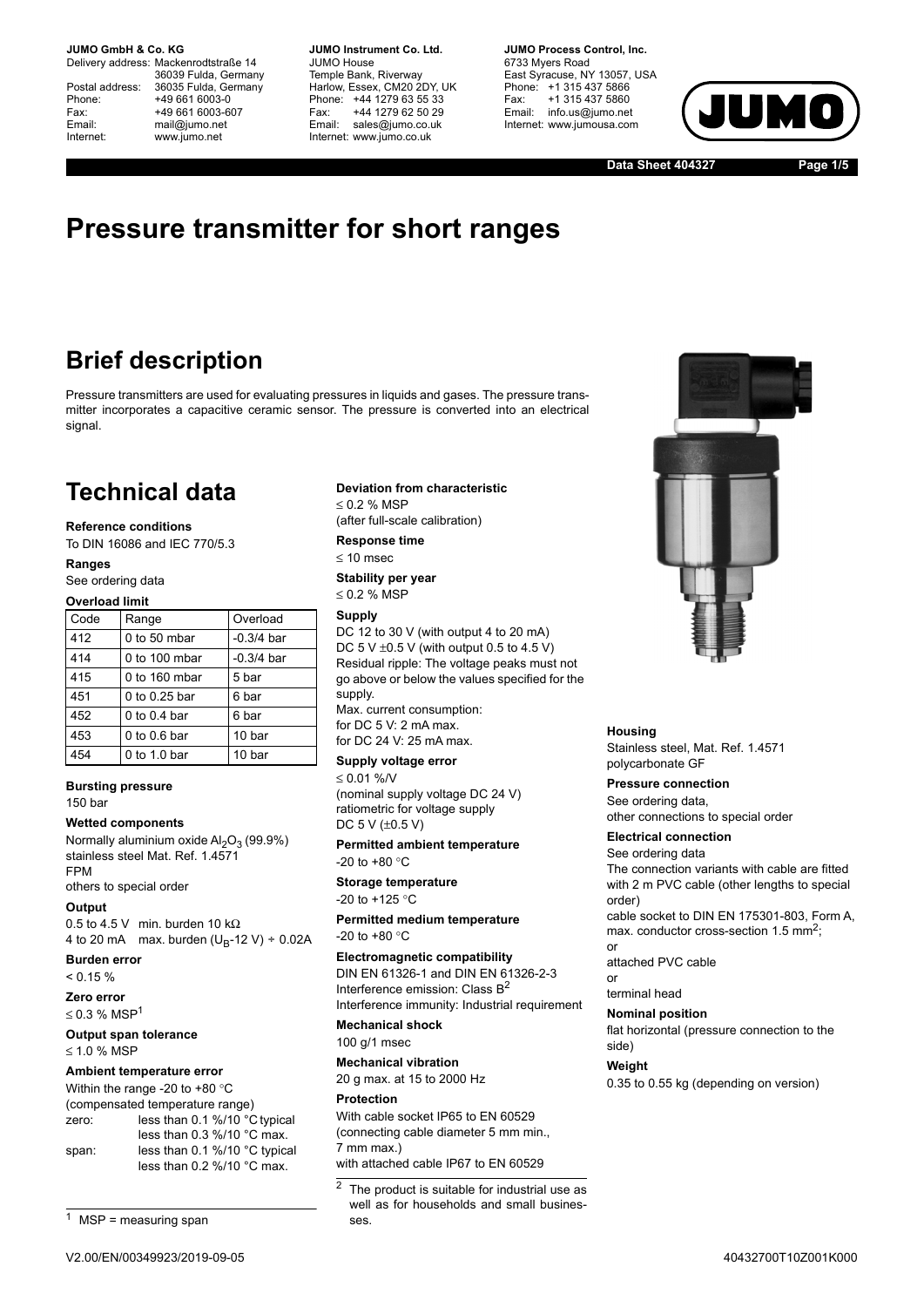**JUMO GmbH & Co. KG** 

Delivery address: Mackenrodtstraße 14 36039 Fulda, Germany<br>Postal address: 36035 Fulda, Germany Phone: +49 661 6003-0<br>
Fax: +49 661 6003-6<br>
Email: mail@jumo.net +49 661 6003-607 Email: mail@jumo.net<br>Internet: www.iumo.net www.jumo.net

**JUMO Instrument Co. Ltd.** JUMO House Temple Bank, Riverway<br>Harlow, Essex, CM20 2DY, UK Phone: +44 1279 63 55 33<br>Fax: +44 1279 62 50 29 +44 1279 62 50 29 Email: sales@jumo.co.uk Internet: www.jumo.co.uk

**JUMO Process Control, Inc.** 6733 Myers Road East Syracuse, NY 13057, USA Phone: +1 315 437 5866<br>Fax: +1 315 437 5860 Email: info.us@jumo.net Internet: www.jumousa.com



**Data Sheet 404327 Page 2/5**

# **Dimensions**

## **Elektrical connection**







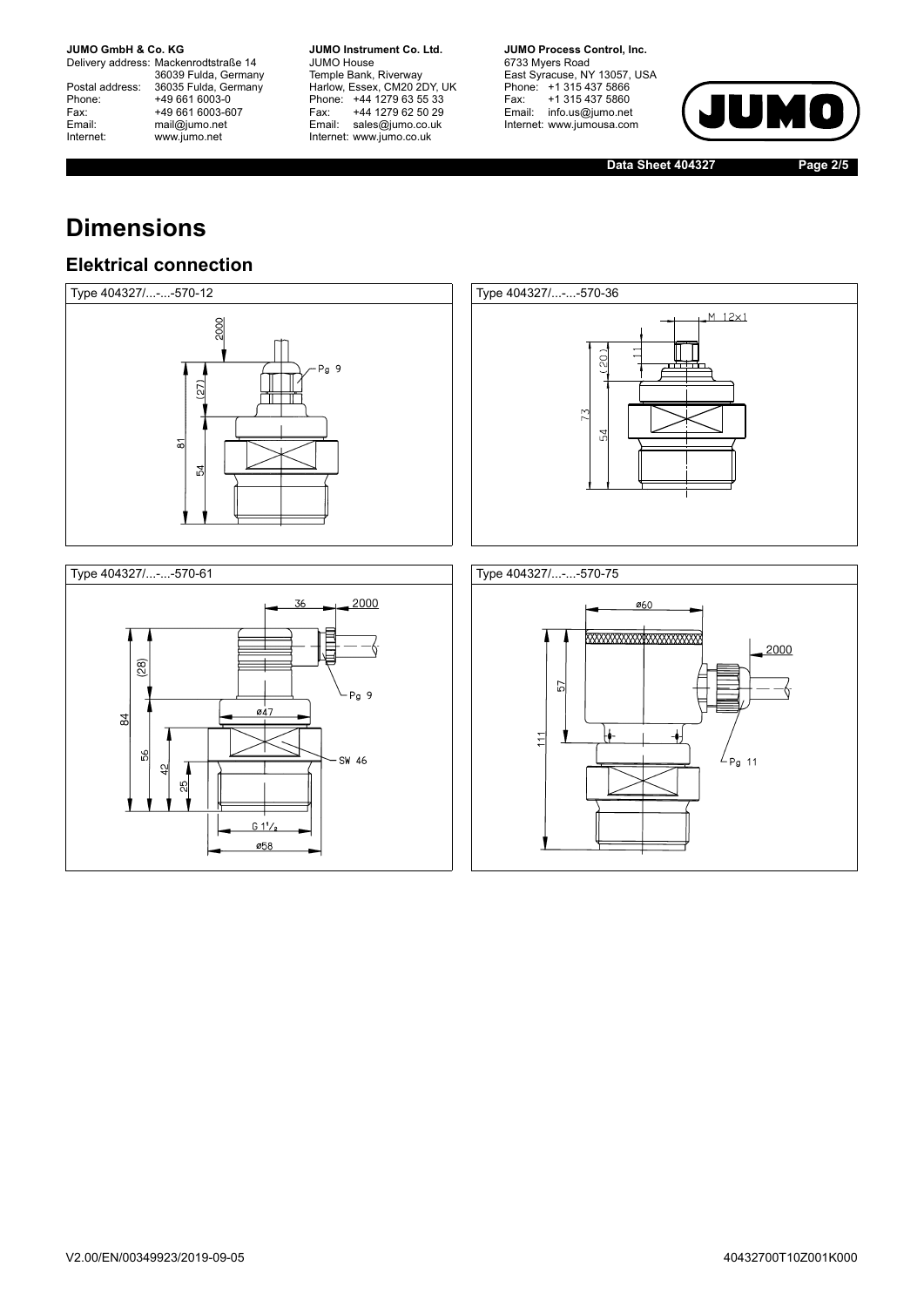**JUMO GmbH & Co. KG** 

Delivery address: Mackenrodtstraße 14 36039 Fulda, Germany<br>Postal address: 36035 Fulda, Germany Phone: +49 661 6003-0<br>
Fax: +49 661 6003-6<br>
Email: mail@jumo.net +49 661 6003-607 Email: mail@jumo.net<br>Internet: www.iumo.net www.jumo.net

**JUMO Instrument Co. Ltd.** JUMO House Temple Bank, Riverway<br>Harlow, Essex, CM20 2DY, UK Phone: +44 1279 63 55 33<br>Fax: +44 1279 62 50 29 +44 1279 62 50 29 Email: sales@jumo.co.uk Internet: www.jumo.co.uk

**JUMO Process Control, Inc.** 6733 Myers Road East Syracuse, NY 13057, USA<br>Phone: +1 315 437 5866<br>Fax: +1 315 437 5860 Email: info.us@jumo.net Internet: www.jumousa.com



**Data Sheet 404327 Page 3/5**

## **Process connection**

¥







| Pos. | DN | D <sub>1</sub> | D <sub>2</sub> | ്ദ                   | $D_A$ | h <sub>1</sub> | h۵ | Pos. | DN | D.   | D <sub>2</sub> | ്ദ          | υĀ   | Dς | ı h |
|------|----|----------------|----------------|----------------------|-------|----------------|----|------|----|------|----------------|-------------|------|----|-----|
| 606  | 40 | Ø 48           | Ø 48           | $RD$ 65 $\times$ 1/6 | Ø 78  | 10             | 21 | 653  | 40 | Ø 48 | Ø56            | RD 65 × 1/6 | Ø 70 | 78 | 21  |
| 607  | 50 | Ø 61           | Ø 68.5         | $RD$ 78 $\times$ 1/6 | Ø 92  | 11             | 22 | 654  | 50 | Ø 61 | Ø 68.5         | RD 78 × 1/6 | Ø 84 | 92 | 22  |

ø48

056.5 ø64

| Pos. | <b>DN</b> | $ D_1 $          | D,               | $D_3$                | $D_A$ | D <sub>5</sub> |    |
|------|-----------|------------------|------------------|----------------------|-------|----------------|----|
| 653  | 40        | $\varnothing$ 48 | $\varnothing$ 56 | $RD$ 65 $\times$ 1/6 | Ø 70  | 78 21          |    |
| 654  | 50        | Ø 61             | Ø 68.5           | RD 78 × 1/6          | Ø 84  | 92             | 22 |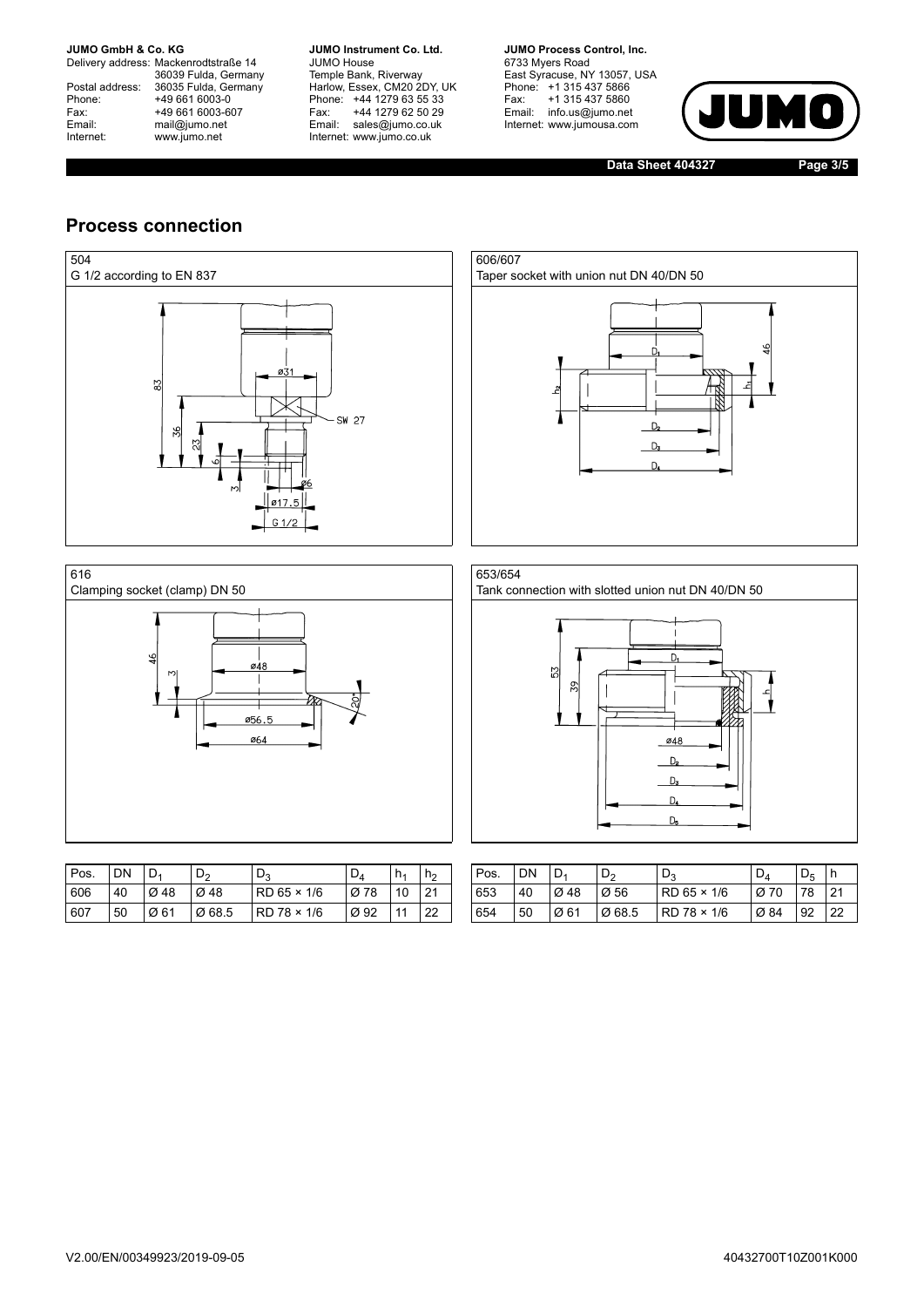**JUMO GmbH & Co. KG.** 

Delivery address: Mackenrodtstraße 14 36039 Fulda, Germany<br>Postal address: 36035 Fulda, Germany Phone: +49 661 6003-0<br>
Fax: +49 661 6003-6<br>
Email: mail@jumo.net +49 661 6003-607 mail@jumo.net Internet: www.jumo.net

**JUMO Instrument Co. Ltd.** JUMO House Temple Bank, Riverway<br>Harlow, Essex, CM20 2DY, UK Phone: +44 1279 63 55 33<br>Fax: +44 1279 62 50 29 +44 1279 62 50 29 Email: sales@jumo.co.uk Internet: www.jumo.co.uk

**JUMO Process Control, Inc.** 6733 Myers Road East Syracuse, NY 13057, USA Phone: +1 315 437 5866<br>Fax: +1 315 437 5860 Email: info.us@jumo.net Internet: www.jumousa.com



**Data Sheet 404327 Page 4/5**

## **Connection diagram**

The connection diagram in the data sheet provides preliminary information about the connection options. For the electrical connection, only use the installation instructions or the operating manual. The knowledge and the correct technical compliance with the safety information and warnings contained in these documents are mandatory for mounting, electrical connection, and startup as well as for safety during operation.

| <b>Connection</b>                                                                                                | <b>Terminal assignment</b>                           |                                     |                                     |                                    |  |  |  |  |  |  |
|------------------------------------------------------------------------------------------------------------------|------------------------------------------------------|-------------------------------------|-------------------------------------|------------------------------------|--|--|--|--|--|--|
|                                                                                                                  |                                                      | $-1$<br>က<br>$\oplus$<br>C<br>$2 -$ | $\div$<br>回<br>越 민<br>4 日<br>2<br>3 |                                    |  |  |  |  |  |  |
|                                                                                                                  | 12<br><b>Attached cable</b>                          | 61<br>Cable socket                  | 75<br><b>Terminal head</b>          | 36<br>Round plug<br>$M12 \times 1$ |  |  |  |  |  |  |
| Voltage supply<br>DC 12 to 30 V<br>DC <sub>5</sub> V                                                             | White<br>Grey                                        | $1+$<br>$2-$                        | $1+$<br>$2 -$                       | $1+$<br>$3-$                       |  |  |  |  |  |  |
| Output<br>0.5 to 4.5 V                                                                                           | Yellow<br>Grey                                       | $3+$<br>$2 -$                       |                                     | $4+$<br>$3-$                       |  |  |  |  |  |  |
| Output 4 to 20 mA, two-wire                                                                                      | White<br>Grey                                        | $1+$<br>$2-$                        | $1+$<br>$2 -$                       | $1+$<br>$3-$                       |  |  |  |  |  |  |
|                                                                                                                  | Proportional current 4 to 20 mA<br>in voltage supply |                                     |                                     |                                    |  |  |  |  |  |  |
| Protection conductor                                                                                             |                                                      | ₩                                   | 3<br>₩                              | $\overline{2}$                     |  |  |  |  |  |  |
| Screen                                                                                                           | <b>Black</b>                                         |                                     |                                     |                                    |  |  |  |  |  |  |
| <b>Warning:</b><br>Earth the device (pressure connection and/or $\left(\frac{\Gamma}{\Gamma}\right)$<br>screen)! |                                                      |                                     |                                     |                                    |  |  |  |  |  |  |